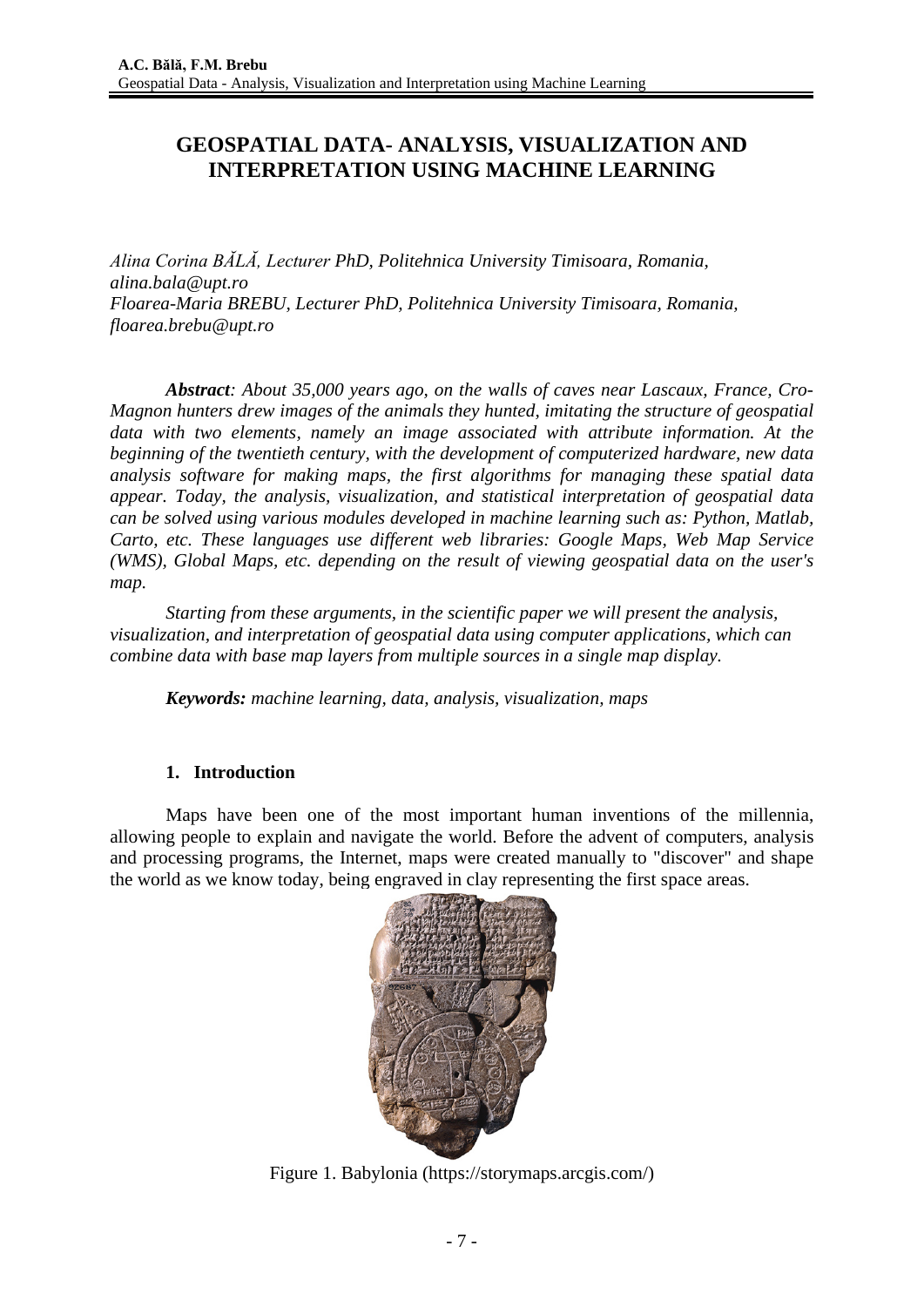The evolution of these clay maps has led to the creation of much more accurate maps and the ability to store and manipulate them digitally, thanks to the technology that has changed continuously thus responding to the new requirements of generations of producers and users.



Figure 2. Modern Age in making maps [\(https://www.swisstopo.admin.ch/en/knowledge](https://www.swisstopo.admin.ch/en/knowledge-facts/maps-and-more/map-production/technology.html)[facts/maps-and-more/map-production/technology.html\)](https://www.swisstopo.admin.ch/en/knowledge-facts/maps-and-more/map-production/technology.html)

In the twentieth century, aerial photography, satellite imagery and remote sensing provided efficient and accurate methods for mapping physical characteristics, such as coasts, roads, buildings, river basins and topography.

Modern cartography is a lot of theoretical and practical foundations of geographical information systems (GIS) and the science of geographical information (GISc) so that it has changed immensely in the last decade. With the appearance of data extraction, of learning machines, of mobile applications, of the Internet and other recent additions to the landscape of computing, there are orders of magnitude more data available on each field of use, and the race to make things useful and interesting is in full acceleration [1].

### **2. New perspectives of machine learning for geospatial data**

Many people have become familiar with Free Online Services such as: Google Maps and OpenStreet, such as Google Maps Engine, have made the exact maps of the world more accessible than ever. In fact, there are many alternatives that better suit specific needs, whether these needs display something very basic with a minimum level or a complex application with many components and various integrations.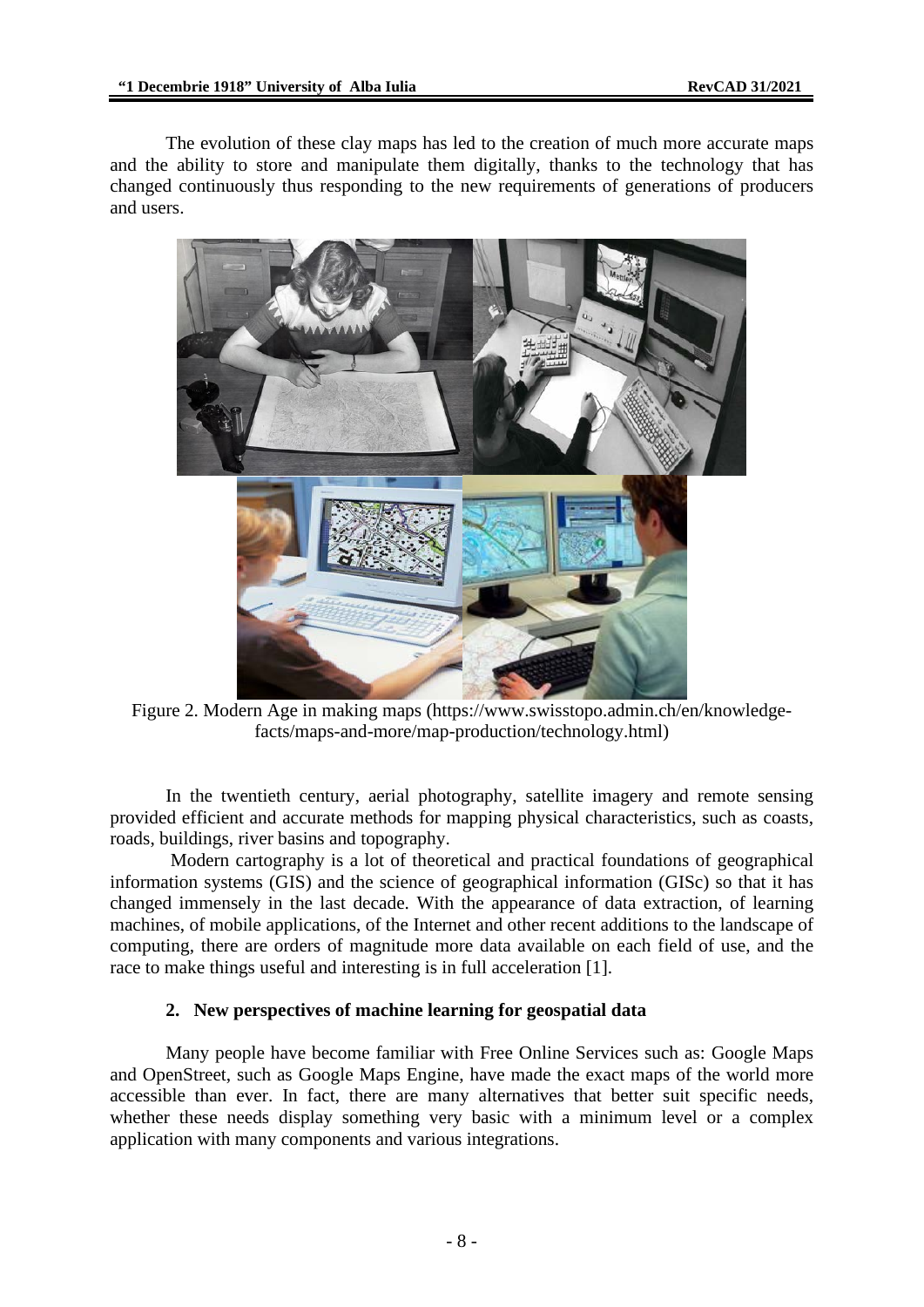



Figure 3. Free Online Services

Creating satellite images that can be analysis using the Copernicus Sentinel, Landsad, etc. database leads to storing large data when we want to make thematic maps for analysis and visualization.

The storage of this information can be done using program languages that use these databases for the analysis, visualization, and statistical forecasts of different types of maps. Machine learning is revolutionizing digital and data-intensive disciplines by offering tools to analysis and extract valuable information from very large quantities of unstructured data [2].